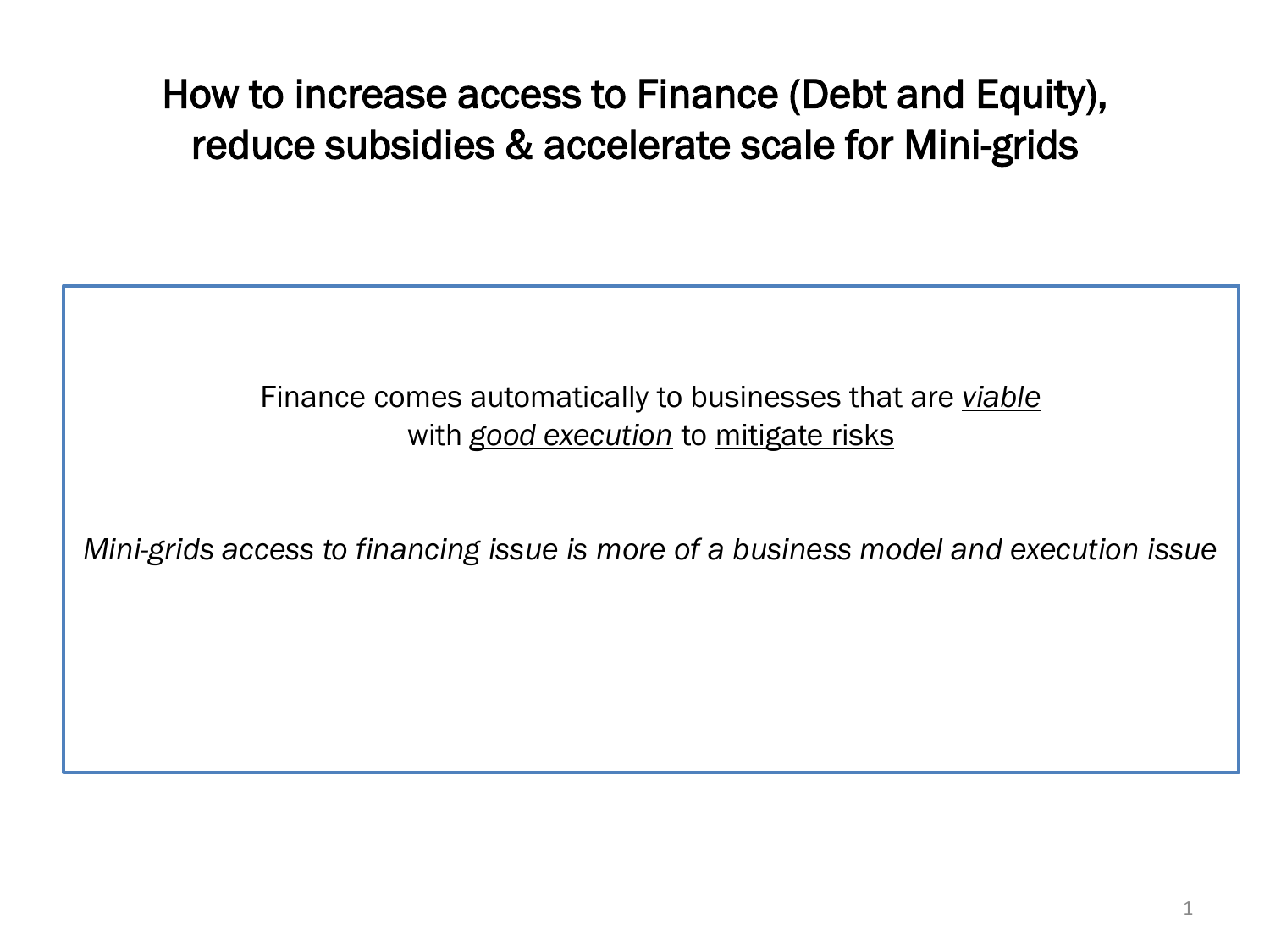## How can Mini-grids be a viable business? - Comparison with SHS